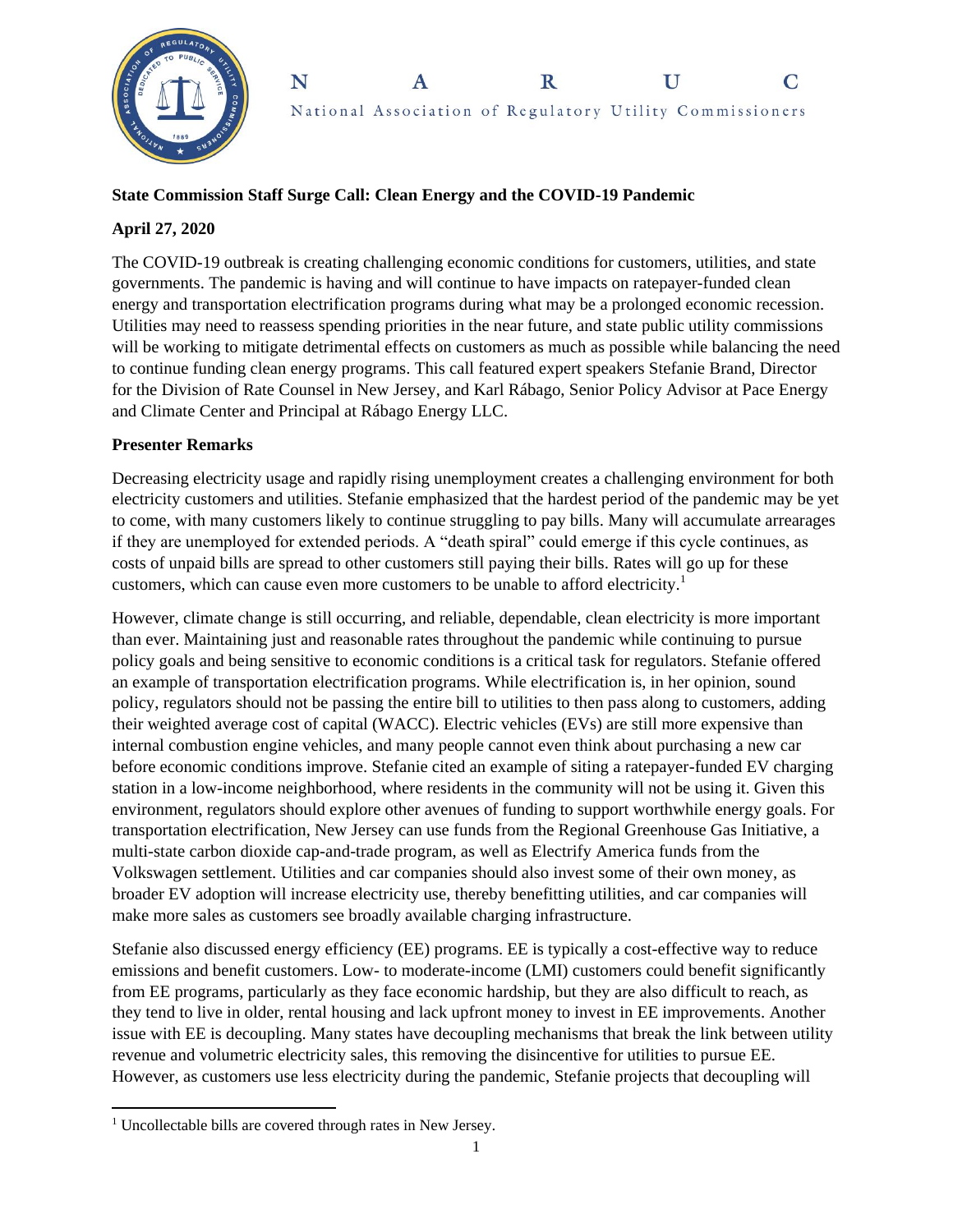



ensure shareholders will be made whole at the expense of ratepayers. Stefanie expressed that regulators should consider pausing or limiting decoupling during the pandemic to avoid this scenario, and consider whether a lower return on equity (ROE) is appropriate for utilities given the lower level of risk associated with EE spending.

Karl began his remarks by framing the impacts of the pandemic as "known unknowns." We do not yet know what the impacts will be, but we know that a departure from business as usual is coming. Karl cited his experience at Austin Energy during the 2008 financial crash in helping regulators prepare for what could be coming from COVID-19.

First, Karl summarized the impacts we are already seeing and measuring. Electricity sales are down by around 10 percent, with residential use slightly up, commercial significantly down, and industrial unclear. Intra- and inter-day peaks are flattening in the residential and commercial sectors. Regulators should consider whether these impacts are significant and persistent before taking action to address them. In Karl's view, the impacts are significant for many customers as they face losses of earnings and high energy burdens. Changes to short-term costs are also likely to be significant. Regulators should begin by initiating ongoing data reporting from utilities to ensure that they have the information they need to compare conditions under COVID-19 to normal conditions and act to address significant and persistent impacts. Karl emphasized that regulators should be looking at the relationship between income and energy consumption. Data in this area would highlight opportunities for EE and distributed energy resources (DERs) to be particularly beneficial.

Karl then offered ten key areas for regulators to watch:

- 1. Monitor arrearages and how they accrue for customers. If arrearages take up a household's budget, less will be available for cost-effective EE and DER investments. With historically low interest rates, Property Assessed Clean Energy (PACE), Pay As You Save (PAYS), and on-bill financing could be attractive options.
- 2. After the 2008 financial crash, uncollectible utility bills increased in 2009 and 2010 compared to 2008. It will take time for costs to move through the system. Growing uncollectibles could reduce utility earnings, acting as a further disincentive to clean energy investments.
- 3. EE and clean energy funds should not be repurposed to meet short-term revenue shortfalls.
- 4. Customers that cannot afford their electricity bills are likely simultaneously having trouble affording housing, food, and other essential services. LMI customers are particularly vulnerable to both loss of earnings and high energy burdens.
- 5. Congress is continuing to debate additional stimulus funding. Utilities and communities should consider "shovel-ready" projects, drawing lessons from the American Reinvestment and Recovery Act of 2009 (ARRA). Projects should be able to spend their funds by putting people to work and delivering results. While leading Austin Energy, Karl obtained nearly \$40 million in funding for distributed energy service programs from ARRA, and ran the first utility-administered weatherization program using ARRA funding. While most regulators do not have direct oversight of weatherization programs, they could encourage utilities to work with state energy offices to make weatherization an attractive target for stimulus funding.
- 6. As Stefanie discussed, decoupling was not designed for the broad revenue impacts that COVID-19 is creating. Consider limits to decoupling during the pandemic.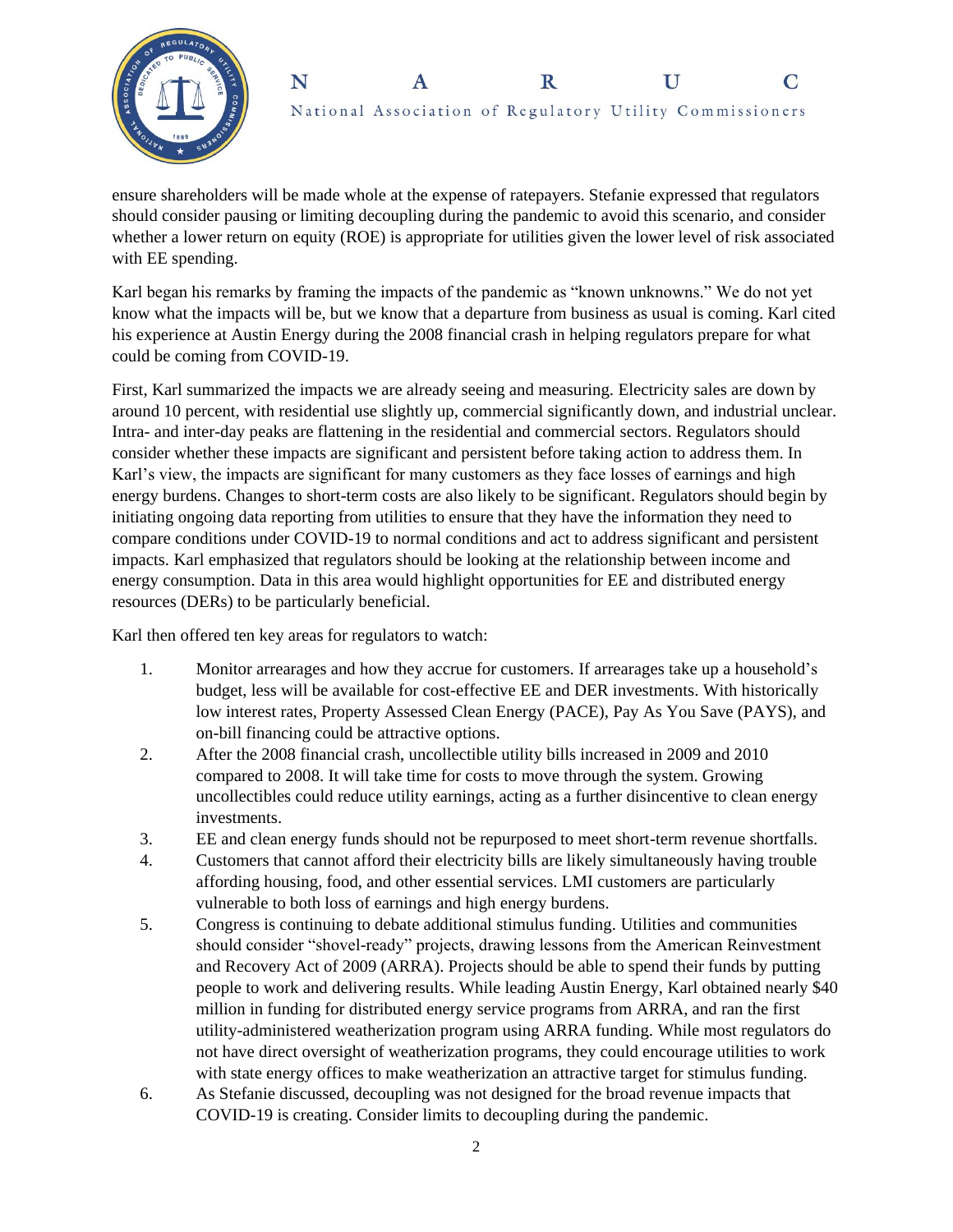



National Association of Regulatory Utility Commissioners

- 7. Oil, gas, coal, and other fuel prices are at historic lows, creating a source of cost savings to be passed on to customers. Regulators should understand and quantify the impacts of fuel price changes, and prepare for an eventual rebound as normal conditions resume.
- 8. The investment community cares about earnings, even though debt costs are falling, and wants to see increased equity. Regulators and the public do not want to see boosted utility earnings and shareholder payments at the expense of ratepayers.
- 9. However, COVID-19 is creating opportunities for functionalized ROE incentives. Regulators should consider incentives for utility investment in LMI EE, grid modernization, DER integration, transportation electrification, and other spending that will facilitate the clean energy transition and benefit customers. While many of these programs cannot resume under stay-at-home orders and social distancing, they can ramp up quickly once the crisis has passed.
- 10. Prepare for future events, and take actions now to help customers in the next crisis. A second wave of COVID-19 could emerge later this year. Hurricane season is starting for coastal states. Several states in the Southeast have experienced damaging tornadoes in recent weeks. Regulators and utilities should expect old challenges to recur in addition to new, unforeseen events.

#### **Discussion**

State commission staff on the call asked several questions following up on points Stefanie and Karl had made. Staff asked how states can meet DER and EE goals while being sensitive to costs. Karl recalled Austin Energy's green energy program that offered customers the chance to freeze the energy portion of their rate for ten years, enabling them to benefit from the fixed-price contract that Austin Energy was negotiating with renewable developers. Over the ten-year period, the green rate proved to be cheaper, supported EE programs, and allowed customers to better anticipate their energy bills and manage volatility. Austin Energy customer service helped publicize the green rate to customers that called about problems paying their bill. Replicating this approach could enable EE programs to continue while creating better conditions for ratepayers. Stefanie added that New Jersey has a government energy aggregation program where a municipality can purchase electricity in the competitive market on behalf of its citizens. While individual customers may shy away from green options, which they could perceive as more expensive, municipalities can step up to continue supporting clean energy.

Staff also asked if utilities and customers would have the bandwidth to create and sign up for green tariffs during the pandemic. Karl and Stefanie agreed that utilities may shift priorities within green programs, such as favoring community solar over residential rooftop solar. However, COVID-19 creates an opportunity for regulators to speak to the importance of clean energy programs. Regulators also need a better understanding of customers' energy burdens to improve the targeting of clean energy programs.

A commission staffer said the Public Service Commission was struggling with rapidly changing usage profiles as much of the state was staying at home. Karl stated that preliminary data suggests residential usage is slowly increasing. Further, residential consumption is relatively inelastic to price, meaning that regulators will need to understand the long-term drivers of changing use and not respond in an overly aggressive way to short-term variations. Load among commercial and industrial customers is likely to change in more substantial ways than that of residential customers.